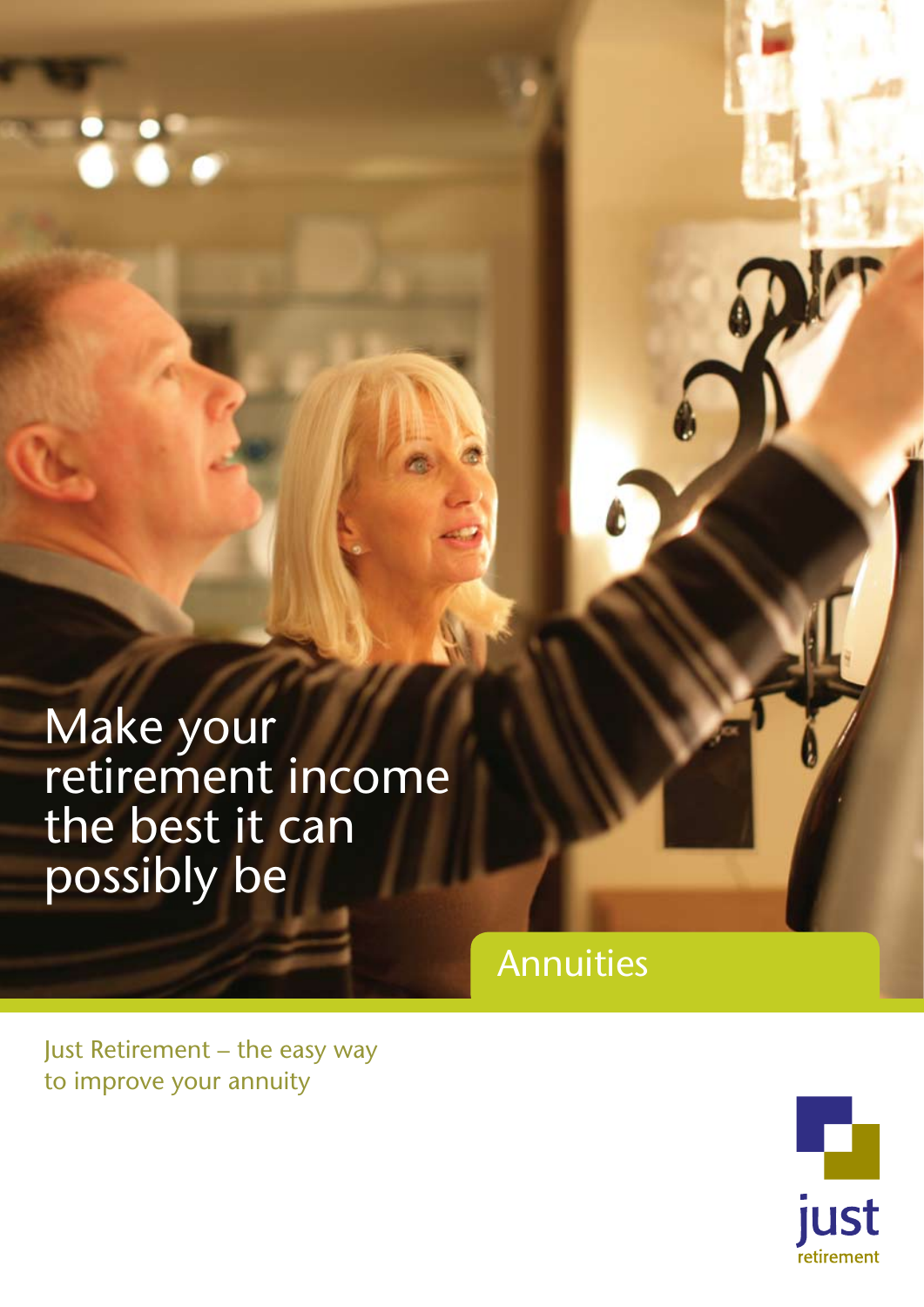## **Who is Just Retirement?**

As our name suggests, Just Retirement is a specialist company, completely focussed on improving the incomes of people approaching retirement or in retirement.

We do this by working with Financial Advisers to help them, help their client's understand the options and choices to optimise their retirement income.

There's also the reassurance of knowing that when you buy an annuity from Just Retirement, you're dealing with a company which is a trusted name in providing retirement solutions.

Our commitment to **Treating Customers Fairly** is embodied in all aspects of our service from the information we provide, through the application

'5 Star accolade at the Financial Adviser Service Awards 2005, 2006, 2007 and 2008'

process, to the point where payments are first made and throughout the entire time that you receive annuity income.



**Treating Customer Fairly**

Just Retirement is regulated by the Financial Services Authority and fully embraces Treating Customers Fairly as set out by the FSA. This is designed to ensure that customers receive clear information, advice and benefits that are relevant to their needs.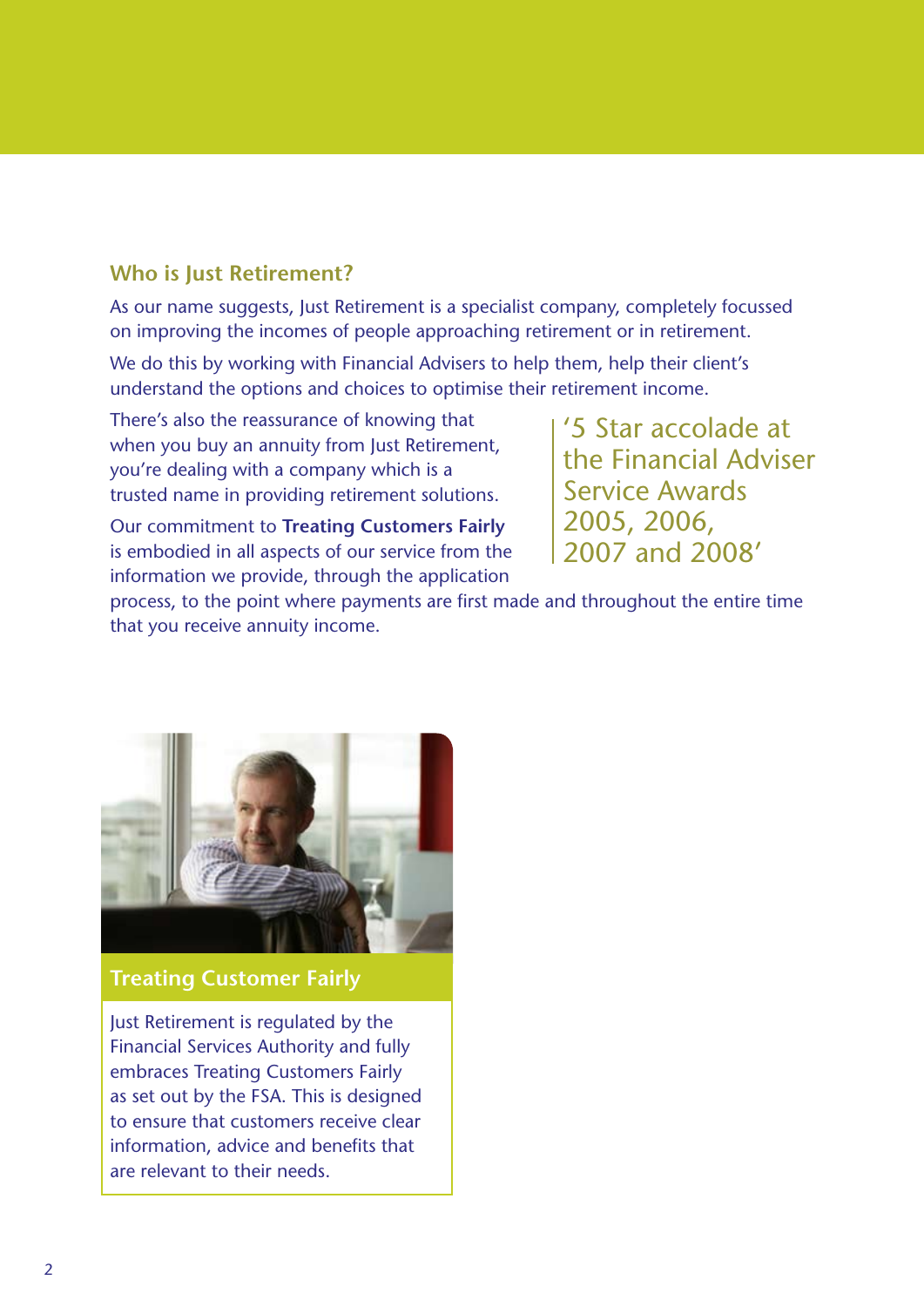

## **Make your annuity decision your best one yet**

Retirement can be a time of mixed emotions. For some it's an unsettling time, whilst others embrace the opportunities retirement presents.

No longer does retirement represent the 'finish'. Nowadays, it can represent the start of many new adventures, so it's vitally important that you make the right decisions to maximise your annuity income. **Such as:** 

- **Using your Open Market Option to** 'shop around' for the best annuity quotation to suit your needs.
- Finding out whether you qualify for an **Enhanced Annuity** and possibly increase your retirement income by as much as 60%
- Deciding whether to take a **tax-free lump sum** and a smaller annuity income.
- Understanding decisions you make will be drawn directly from your understanding of the **annuity options** and choices available to you.

**This is where your Financial Adviser and Just Retirement can help.**



'Just Retirement has successfully improved the annuity retirement incomes of tens of thousands of people in the UK'.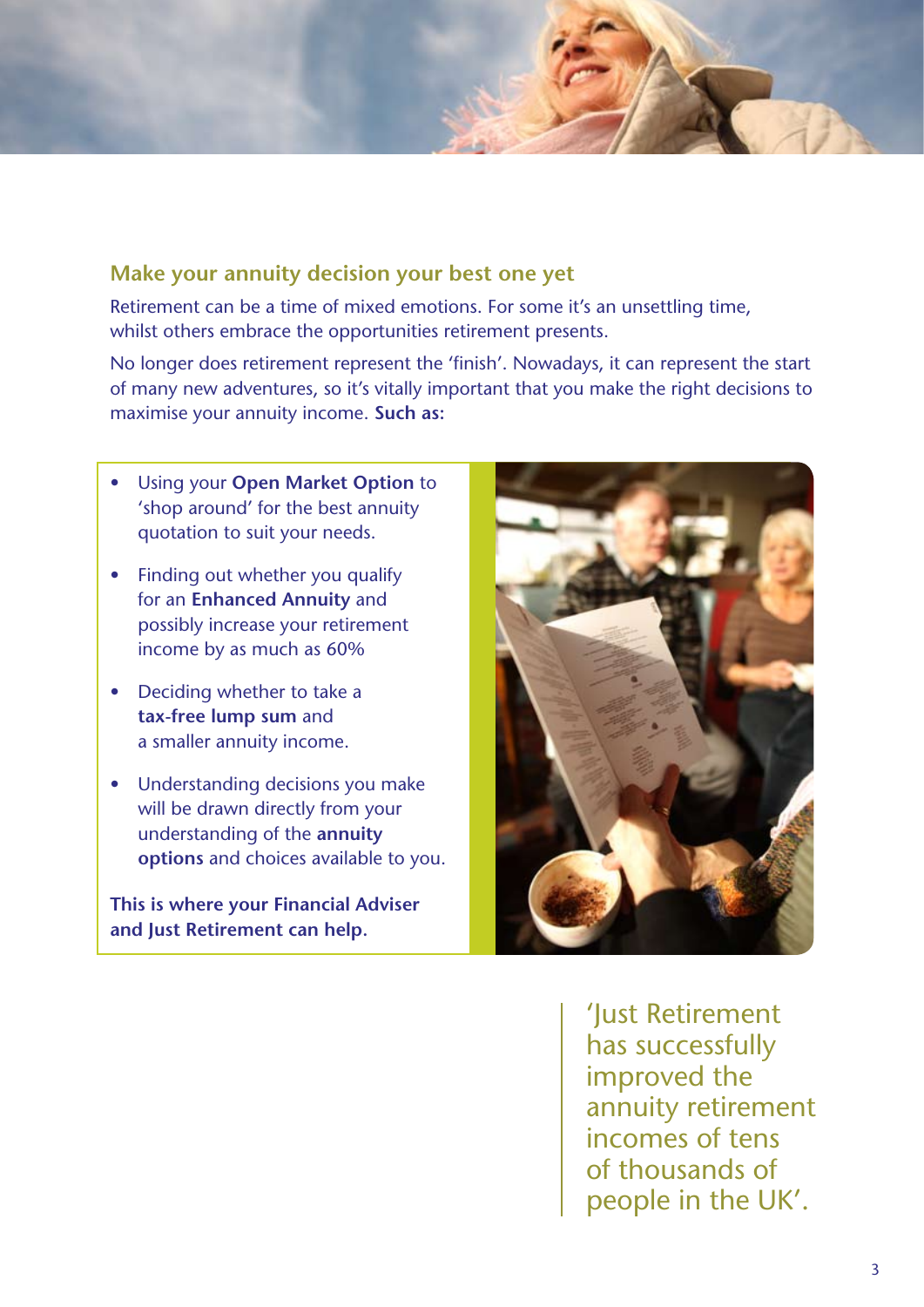## **Why the annuity decisions you make are so important**

Buying an annuity requires some big decisions. Choosing the right option is important, because you normally only have one chance to get it right. Make the right decisions and you can make a significant difference to your income and your longer term security. **These decisions include:**



### **not to accept** the first quotation you get from your current pension provider.

*You may well have already received a quotation from your current pension company, but you are* **under no obligation to accept it.** *Read it carefully. Decide whether the amount of annuity and the features and benefits match your needs in retirement. If they don't, you can use your* **Open Market Option.**

#### **to shop around** to find the best annuity to suit your needs.

*Use the* **Open Market Option** *and shop around for a better annuity. You are entitled to take the value of your pension fund from your current provider and buy your retirement income benefits from another.* 

*Depending on your age and health, you might increase your retirement income by* **up to 60%** *- or even more.*

*See chart 1.*



#### **deciding your real income needs** in retirement.

*Now is the time to think about the answers to some important questions. It may also be the time to get some professional advice from a Financial Adviser.*

- *1. How much retirement income do you need and have you saved enough to meet those needs?*
- *2. Would taking a tax-free lump sum help you, or would you prefer ALL your income to be paid on a regular basis?*
- *3. Do you want others to benefit from an income when you die?*

*And more…*

**Chart 1**



In this example your income in retirement could increase by 54% if you choose to take out an annuity with Company A rather than

\* with mild enhancement for health and lifestyle related options

\*\* with high level enhancement for health and lifestyle related options

**Data: Male, single life, aged 70,** 

Source: The Exchange 2nd December 2008.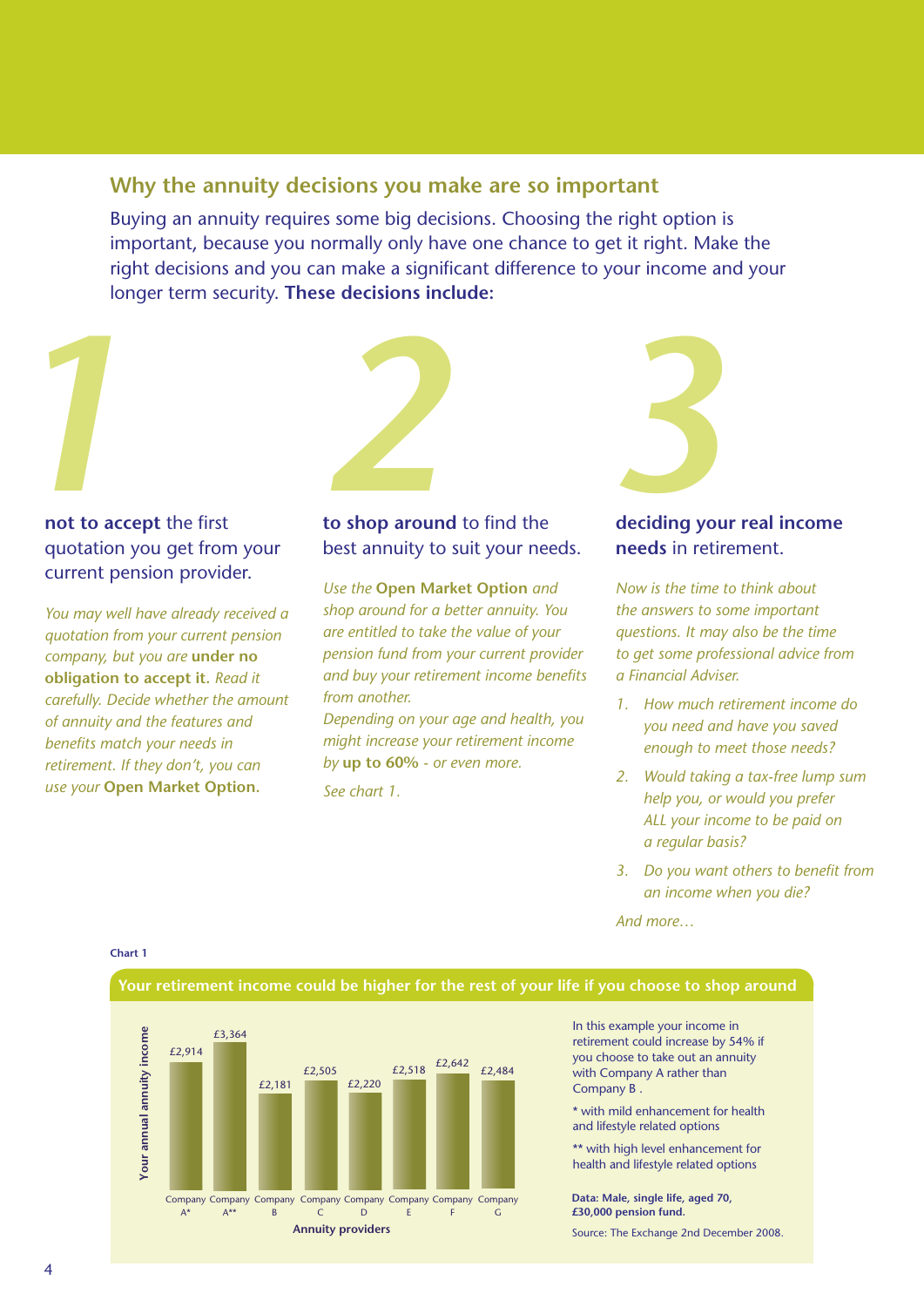

#### **that you may qualify** for an Enhanced Annuity.

*Do you have medical reasons that would possibly reduce your life expectancy? Do you smoke? Do you or have you ever taken prescription medicines? Have you ever been hospitalised for a medical condition? The good news is that you may qualify for an* **Enhanced Annuity.**

*By providing information about more serious medical conditions such as cancer, coronary heart disease, stroke or major organ failure, you could qualify for an even higher income.*

*Not all companies offer Enhanced Annuities. We do. See page 6.* 

### **to take a tax-free lump sum** and a smaller annuity.

*You may decide on greater flexibility and decide to take a* **Pension Commencement Lump Sum** *(sometimes called tax-free cash) and a lower annuity to address shorter term financial opportunities such as paying off the balance of a mortgage, a loan or perhaps a celebratory holiday.* 



#### **to defer your annuity** to a later date.

*You may also want to* **defer taking annuity benefits** *until a later date, to take advantage of the potential to earn a higher income because you feel equity markets may perform better in the future. There is always a possibility that equity markets may fall as well as rise, so if you are considering this it's important to talk to your Financial Adviser before making such a decision.*



## **Get some professional advice**

Arranging the best Annuity to suit your needs doesn't need to be complicated. Just Retirement recommends you talk to a qualified Financial Adviser for further details and invaluable advice.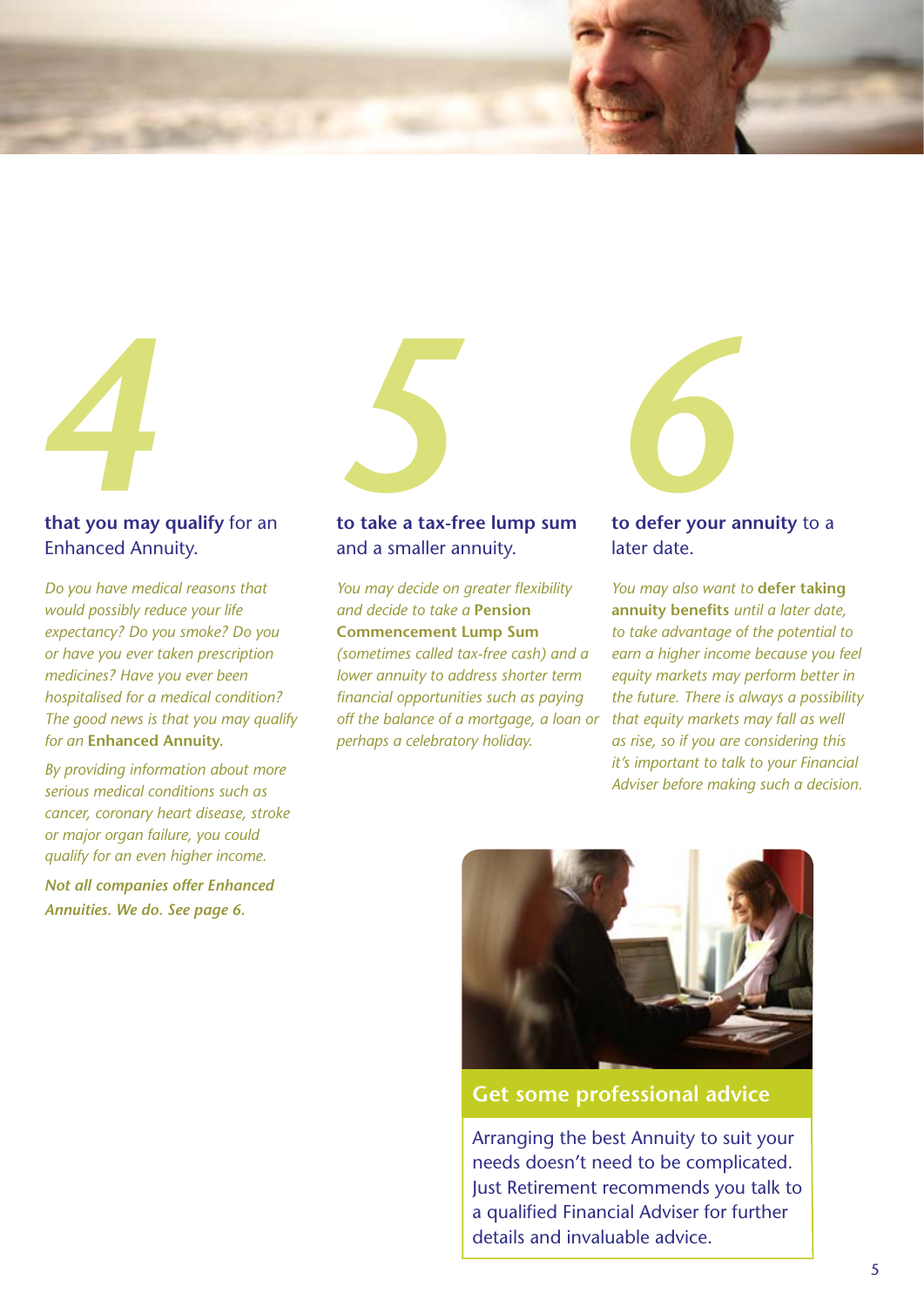## **Enhanced Annuities made easy.**

Put simply, a Just Retirement Enhanced Annuity will provide you with an income for life in return for your pension fund.

### **Why an Enhanced Annuity?**

- It's a long-term, stable, quaranteed income unaffected by investment and stock market performance.
- If you have one or more from over 1,500 medical or lifestyle conditions, you may qualify for an Enhanced Annuity.
- Don't think you qualify? We believe that over 40% of people at retirement do\*
- One of our Enhanced Annuities could increase your retirement income by as much as 60%.
- They're easy to arrange. We usually only ask you to complete the shortest of medical questionnaires. It's unlikely you will need to attend a medical examination.

\* Source: Watson Wyatt 2008

# **Choosing your annuity options**

Annuities offer many options, each one – either on its own or in combinations designed to help you match your income in retirement with your requirements.

You might like to use this page as a checklist and it may help you and your Financial Adviser decide which options you should choose for your Enhanced Annuity with Just Retirement.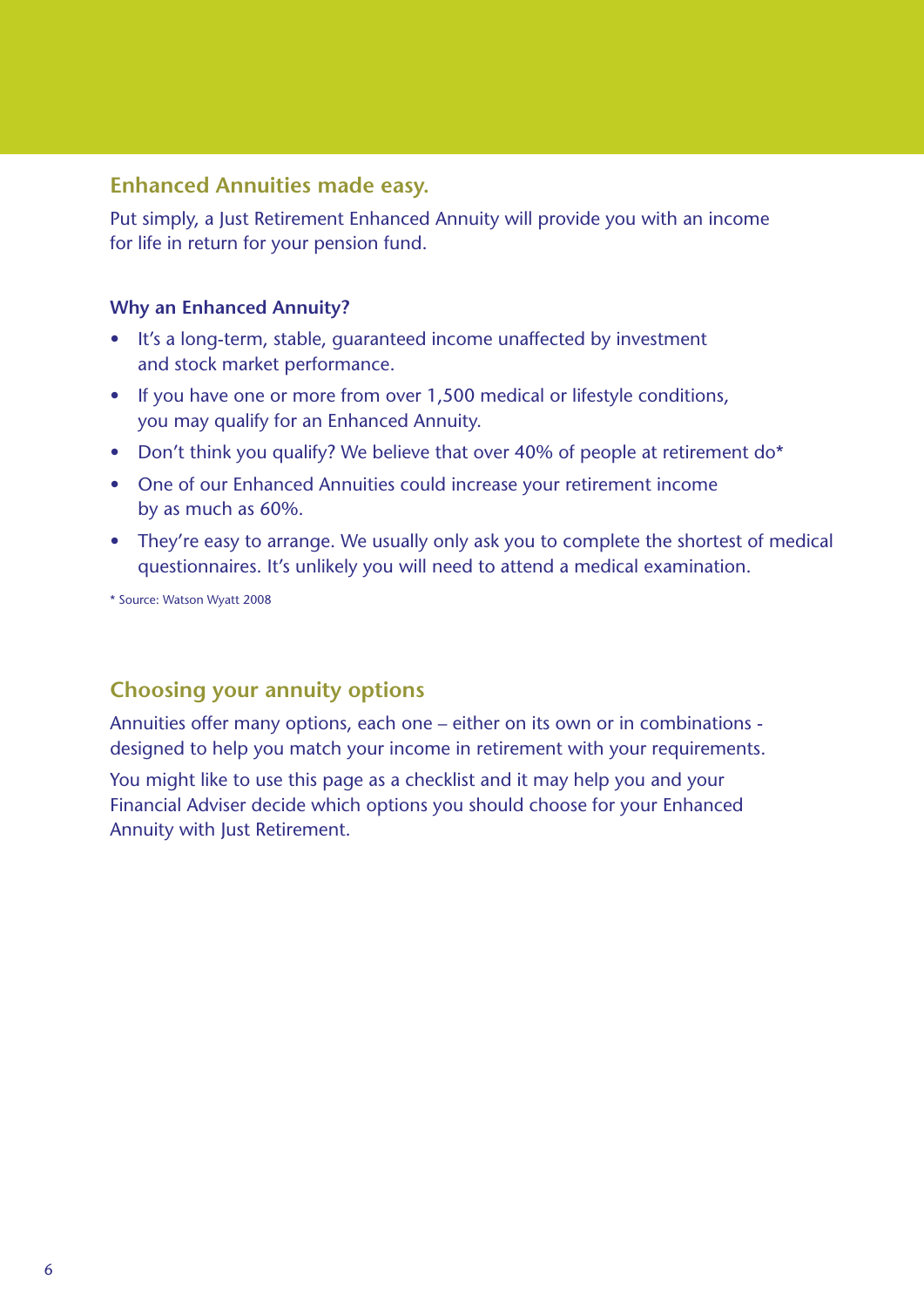

|                                                                                                                                                                                    | You      | Spouse/Civil partner/<br><b>Dependant</b> |      |  |
|------------------------------------------------------------------------------------------------------------------------------------------------------------------------------------|----------|-------------------------------------------|------|--|
| <b>Minimum Age</b>                                                                                                                                                                 | $50*$    | 40                                        |      |  |
| The age you need to be before you can buy an Enhanced Annuity<br>* Increasing to 55 in 2010.                                                                                       |          |                                           |      |  |
| Maximum Age None, but there are some restrictions if you are over age 75.<br>Ask your financial adviser for more details                                                           |          |                                           |      |  |
| <b>Your pension fund</b>                                                                                                                                                           |          |                                           |      |  |
| <b>Minimum Fund</b>                                                                                                                                                                |          | £5,000                                    |      |  |
| The minimum amount of pension fund to purchase a Just Retirement Enhanced Annuity                                                                                                  |          |                                           |      |  |
| <b>Maximum Fund</b>                                                                                                                                                                |          | Usually £500,000                          |      |  |
| Do you qualify for an Enhanced Annuity?                                                                                                                                            |          |                                           |      |  |
| Answer 'Yes' to one or more of these three straightforward questions and you may<br>qualify for an Enhanced Annuity                                                                |          |                                           |      |  |
| Do you smoke?                                                                                                                                                                      |          | Yes                                       | No   |  |
| Do you or have you ever taken prescription medicine?                                                                                                                               |          | Yes                                       | No   |  |
| Have you ever received hospital treatment for a medical condition?                                                                                                                 |          | Yes                                       | No   |  |
|                                                                                                                                                                                    |          |                                           |      |  |
| <b>Benefit options - your income</b>                                                                                                                                               |          |                                           |      |  |
| <b>Payment Frequency</b>                                                                                                                                                           |          |                                           |      |  |
| You can choose to have your payments paid monthly,<br>quarterly, half-yearly or even yearly if you wish.<br><b>Choose your payment frequency</b>                                   |          | <b>Monthly</b>                            |      |  |
|                                                                                                                                                                                    |          | Quarterly                                 |      |  |
|                                                                                                                                                                                    |          | <b>Half-yearly</b>                        |      |  |
|                                                                                                                                                                                    |          | Yearly                                    |      |  |
|                                                                                                                                                                                    |          |                                           |      |  |
| <b>Increasing your annuity (Escalation)</b>                                                                                                                                        |          |                                           |      |  |
| You can choose to protect your annuity from the effects of<br>inflation, either by a level amount up to 8.5% a year, or by<br>linking your income to the Retail price Index (RPI). |          | No Increase                               |      |  |
|                                                                                                                                                                                    |          | <b>Fixed % Increase</b>                   | $\%$ |  |
|                                                                                                                                                                                    |          | <b>Index Linked</b>                       |      |  |
| <b>Pension Commencement Lump Sum</b>                                                                                                                                               |          |                                           |      |  |
| You can select a lump sum payment of up to 25% of the<br>value of your fund.                                                                                                       | Amount £ |                                           | %    |  |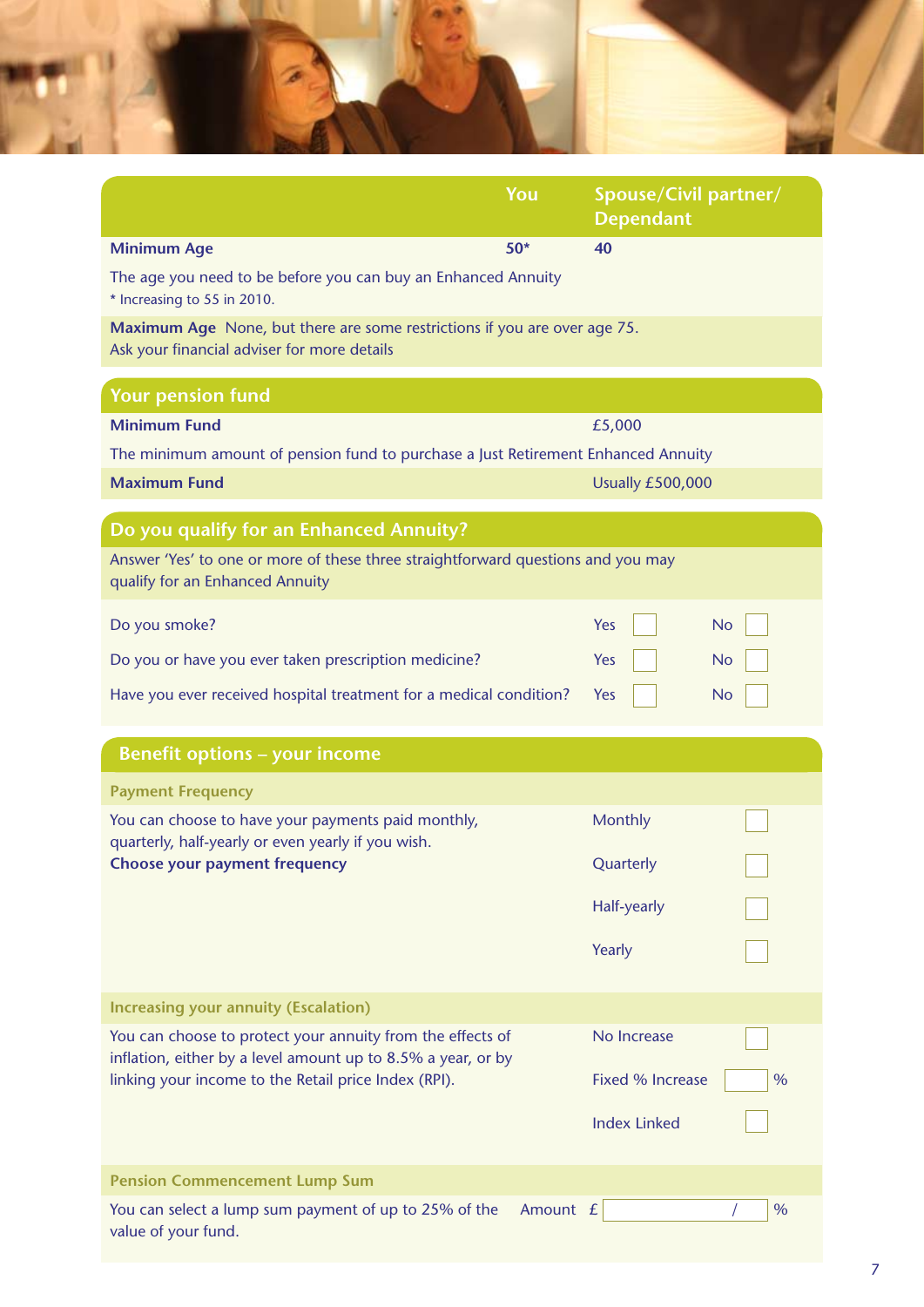| <b>Joint Life Annuity</b><br>You can choose to have your annuity income - either in total or<br><b>Total</b><br>a percentage - paid to a dependant (a child, a spouse or a civil<br>partner) in the event of your death.<br>$\frac{0}{0}$<br>Percentage<br><b>Guaranteed Period</b><br>You can choose to quarantee that annuity payments continue<br>No quarantee<br>for a period of 1 to 10 years from the start of the annuity if you<br>die earlier.<br>Guarantee<br>years<br><b>Guarantee Period With/Without Overlap</b><br><b>With Overlap</b><br>If you have chosen a Joint Life Annuity and selected a guarantee<br>period, you can choose to have payments made to your financial<br>dependents during the Guarantee Period (With Overlap), or after<br><b>Without Overlap</b><br>the Guarantee Period (Without Overlap).<br><b>Value Protection</b><br>You can choose, in the event that you die before your 75th<br>No value protection<br>birthday for the balance of your pension fund, minus the<br>income you have already received to be paid into your estate,<br>Value protection<br>$\frac{0}{0}$<br>net of tax at 35%. | Taking care of those that matter most |  |
|--------------------------------------------------------------------------------------------------------------------------------------------------------------------------------------------------------------------------------------------------------------------------------------------------------------------------------------------------------------------------------------------------------------------------------------------------------------------------------------------------------------------------------------------------------------------------------------------------------------------------------------------------------------------------------------------------------------------------------------------------------------------------------------------------------------------------------------------------------------------------------------------------------------------------------------------------------------------------------------------------------------------------------------------------------------------------------------------------------------------------------------------|---------------------------------------|--|
|                                                                                                                                                                                                                                                                                                                                                                                                                                                                                                                                                                                                                                                                                                                                                                                                                                                                                                                                                                                                                                                                                                                                            |                                       |  |
|                                                                                                                                                                                                                                                                                                                                                                                                                                                                                                                                                                                                                                                                                                                                                                                                                                                                                                                                                                                                                                                                                                                                            |                                       |  |
|                                                                                                                                                                                                                                                                                                                                                                                                                                                                                                                                                                                                                                                                                                                                                                                                                                                                                                                                                                                                                                                                                                                                            |                                       |  |
|                                                                                                                                                                                                                                                                                                                                                                                                                                                                                                                                                                                                                                                                                                                                                                                                                                                                                                                                                                                                                                                                                                                                            |                                       |  |
|                                                                                                                                                                                                                                                                                                                                                                                                                                                                                                                                                                                                                                                                                                                                                                                                                                                                                                                                                                                                                                                                                                                                            |                                       |  |
|                                                                                                                                                                                                                                                                                                                                                                                                                                                                                                                                                                                                                                                                                                                                                                                                                                                                                                                                                                                                                                                                                                                                            |                                       |  |
|                                                                                                                                                                                                                                                                                                                                                                                                                                                                                                                                                                                                                                                                                                                                                                                                                                                                                                                                                                                                                                                                                                                                            |                                       |  |
|                                                                                                                                                                                                                                                                                                                                                                                                                                                                                                                                                                                                                                                                                                                                                                                                                                                                                                                                                                                                                                                                                                                                            |                                       |  |
|                                                                                                                                                                                                                                                                                                                                                                                                                                                                                                                                                                                                                                                                                                                                                                                                                                                                                                                                                                                                                                                                                                                                            |                                       |  |
|                                                                                                                                                                                                                                                                                                                                                                                                                                                                                                                                                                                                                                                                                                                                                                                                                                                                                                                                                                                                                                                                                                                                            |                                       |  |
|                                                                                                                                                                                                                                                                                                                                                                                                                                                                                                                                                                                                                                                                                                                                                                                                                                                                                                                                                                                                                                                                                                                                            |                                       |  |
|                                                                                                                                                                                                                                                                                                                                                                                                                                                                                                                                                                                                                                                                                                                                                                                                                                                                                                                                                                                                                                                                                                                                            | <b>Taxation</b>                       |  |

All income payments are taxed as earned income under the Pay As You Earn (PAYE) system.

#### **Next steps**

We trust you found the information we have provided useful and it has helped you understand the annuity options you have available to you. Should you require any further advice, we suggest you talk to your Financial Adviser. As for Just Retirement – we much look forward to helping you to achieve the retirement you deserve. **You've earned it.**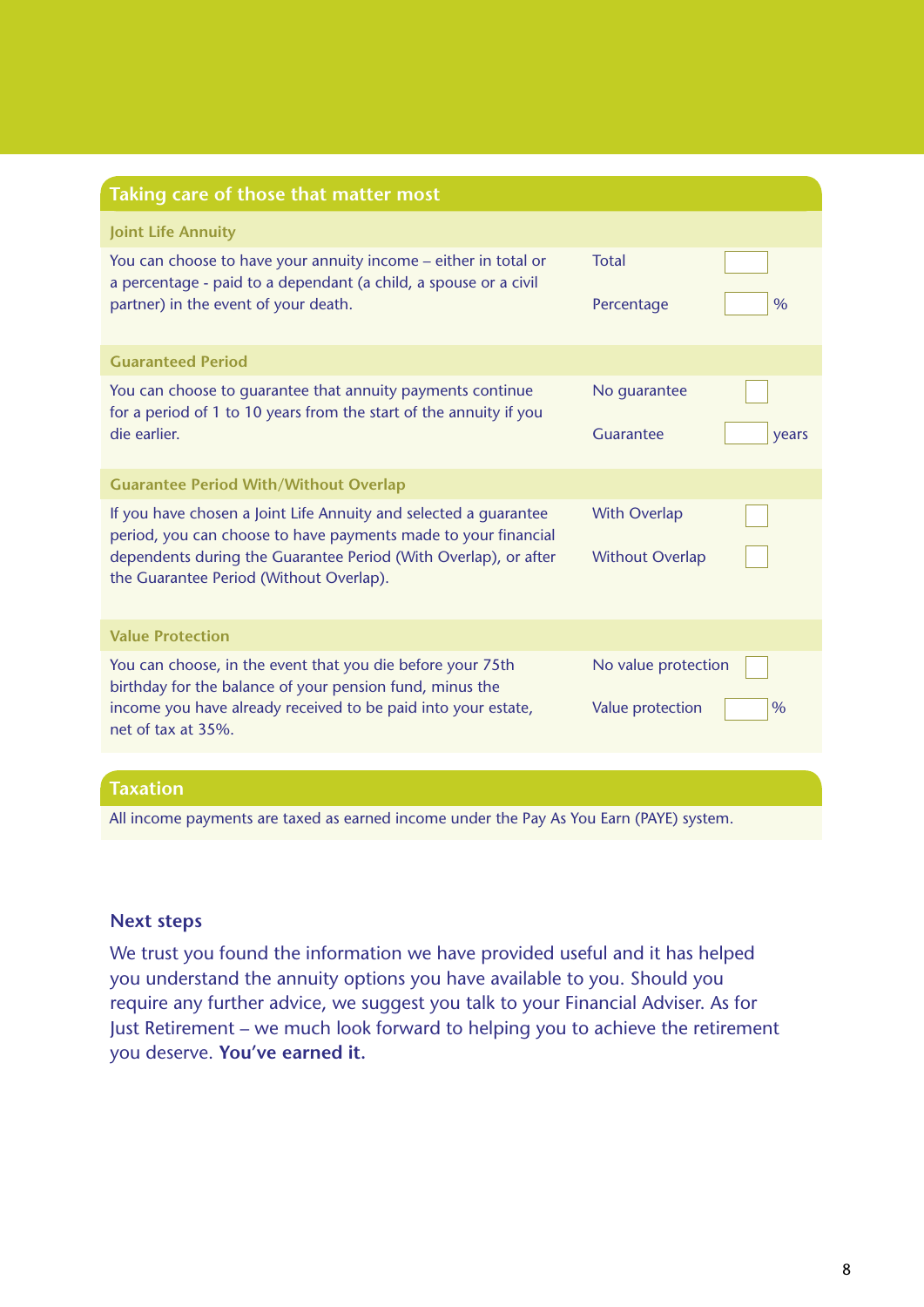"My financial adviser introduced me to Just Retirement and I am delighted with the improvement it has made to my retirement income"

Ronald Travers, Devon